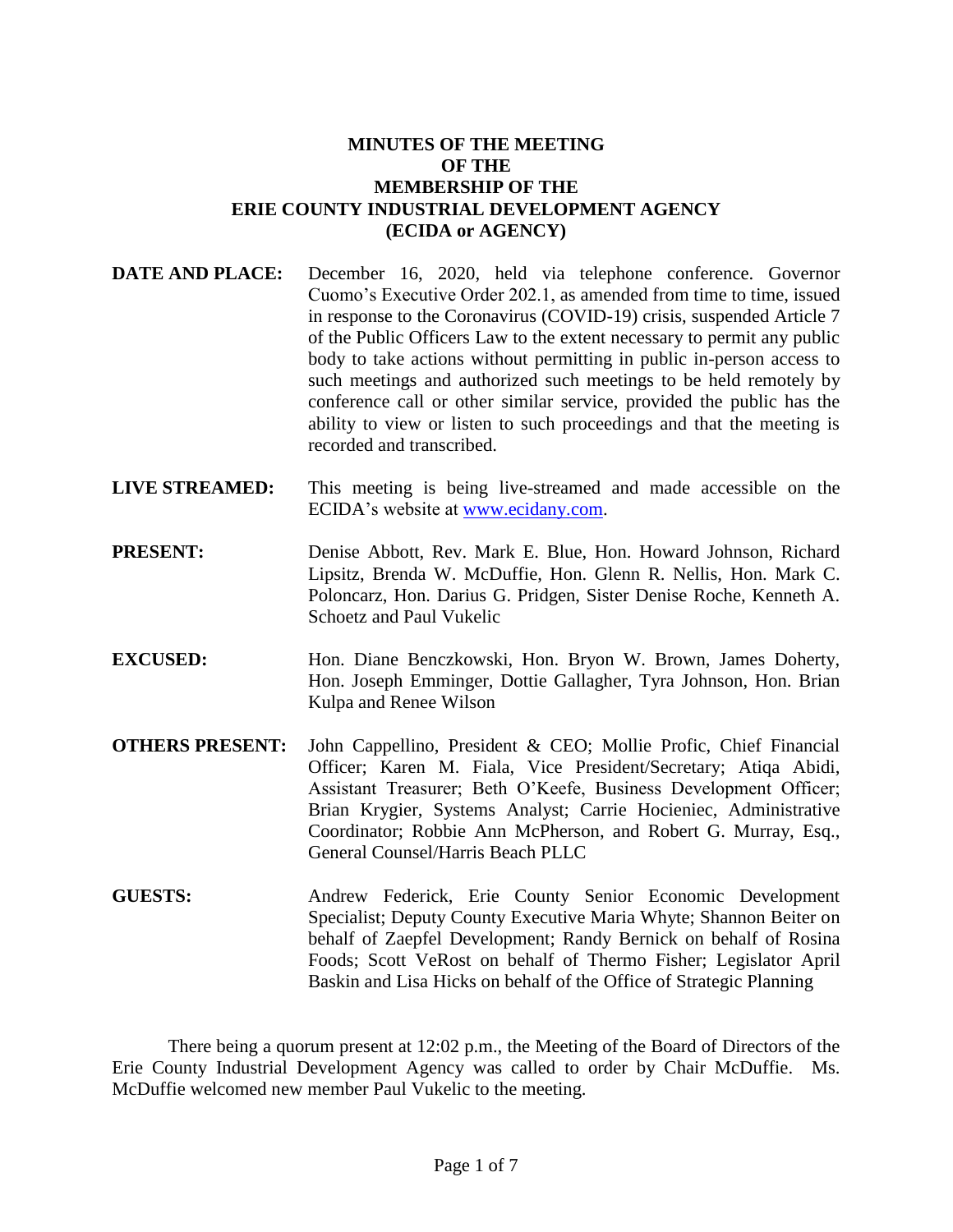### **MINUTES**

The minutes of the November 18, 2020 meeting of the members were presented. Mr. Lipsitz moved and Mr. Nellis seconded, to approve of the minutes. Ms. McDuffie called for the vote and the minutes were unanimously approved.

At this point in time, Mr. Johnson joined the meeting.

### **REPORTS/ACTION ITEMS/INFORMATION ITEMS**

Approval of COVID-19 Disaster Emergency Grant Application. Mr. Cappellino reviewed applications for the ECIDA Disaster Emergency Grants, both those approved to date, and applications to be considered by the members today. Mr. Cappellino noted that the grant review committee has approved all applications for consideration for the members today. Mr. Poloncarz moved and Mr. Blue seconded to approve the sixteen (16) grant applications as listed below. Ms. McDuffie called for the vote and the following sixteen (16) grant applications were unanimously approved:

- 1. Burden, Hafner & Hansen, LLC
- 2. EPIC Every Person Influences Children, Inc.
- 3. Erin L. Reukauf dba Lyfe Beauty & Mind
- 4. Gordon A. Kent, D.M.D., PC (Smile Center)
- 5. Manna Culinary Group
- 6. Neill & Strong
- 7. Rappold Family Dentistry, PC
- 8. Rec Room Holdings, LLC
- 9. Salon 716 NY, LLC
- 10. Sheridan Medical Group
- 11. SowFit Buffalo dba PBnJ Enterprises
- 12. Susan E. Bennett PT PC
- 13. Tammy Perison, DDS Family & Cosmetic Dental Care
- 14. The Igloo WNY LLC dba The Black Sheep Restaurant & Bar
- 15. The Intersection Café, Inc. dba The Intersection
- 16. Tremetris Nance dba Nance Nelson's Enterprise

### Approval of UDAG Funding Contract for Water Tower project at Angola Ag Park Site.

Mr. Cappellino reviewed the contemplated ILDC-Town of Evans (the "Town") water tower project to benefit both the Town and to provide water service to the ILDC Agri-Business Park. Specifically, Mr. Cappellino noted that the Agency is contemplating provided the ILDC with a grant from the Agency's Urban Development Action Grant ("UDAG") Fund, in the amount of \$1,250,000, said funds to be utilized by the ILDC to contribute to the construction of the Town water tower project, whereby the Town will construct a new water tower to provide water service to both the Town and the Agri-Business Park. Me. Poloncarz spoke in favor of the grant, the water tower project, and the establishment of the ILDC Agri-Business Park.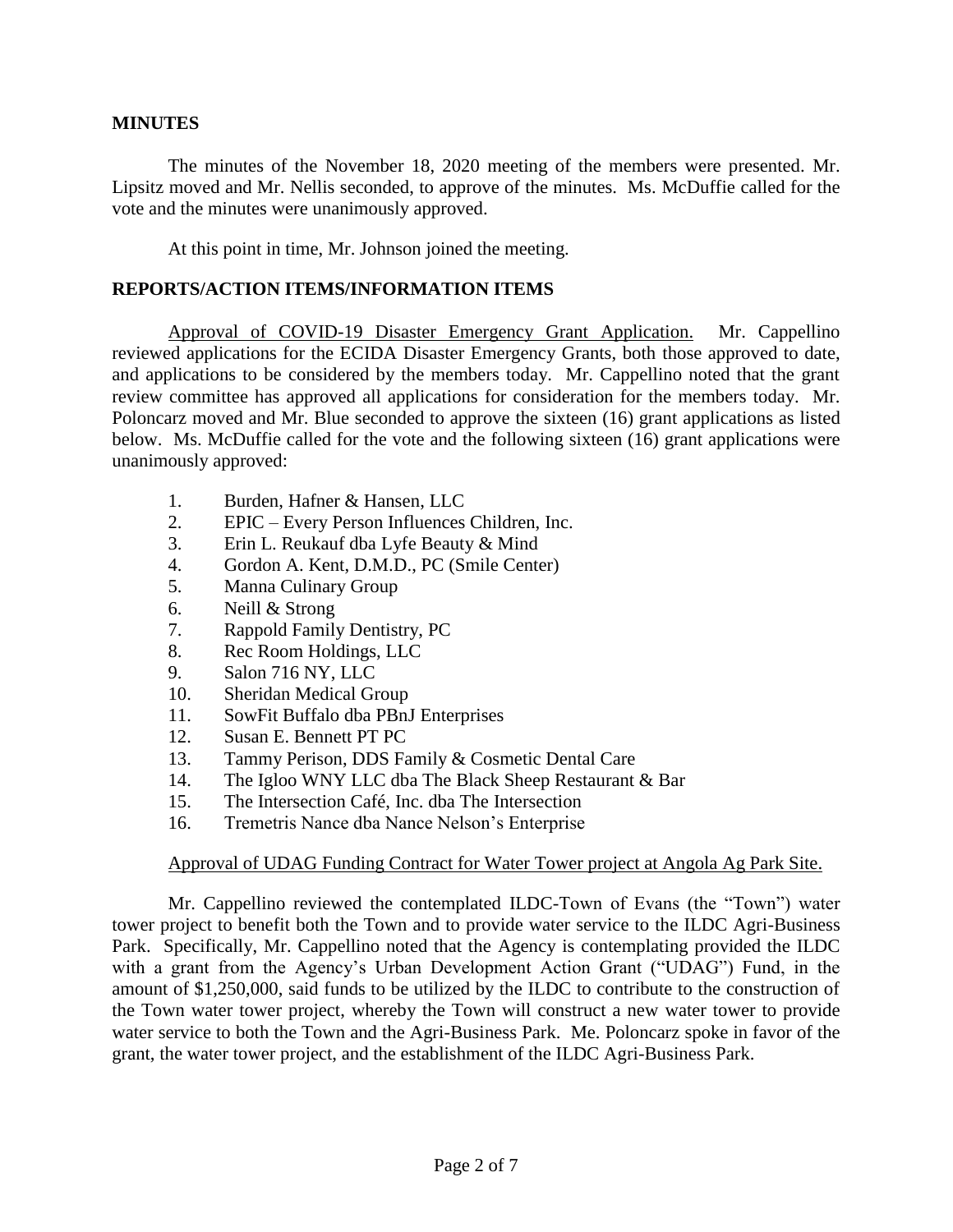Sister Denise moved and Mr. Nellis seconded to approve the UDAG Funding Contract for Water Tower project at the Angola Ag Park site. Ms. McDuffie called for the vote and the following resolution was unanimously approved:

RESOLUTION OF THE ERIE COUNTY INDUSTRIAL DEVELOPMENT AGENCY ("AGENCY"): (i) TO ENTER INTO A FUNDING AGREEMENT FOR ECONOMIC DEVELOPMENT PURPOSES WITH THE BUFFALO AND ERIE COUNTY INDUSTRIAL LAND DEVELOPMENT CORPORATION TO GRANT \$1,250,000 FROM THE AGENCY'S U.S. DEPARTMENT OF HOUSING AND URBAN DEVELOPMENT URBAN DEVELOPMENT ACTION GRANT ("UDAG") REFLOW FUND; AND (ii) MAKING A DETERMINATION PURSUANT TO THE STATE ENVIRONMENTAL QUALITY REVIEW ACT

### **INDUCEMENT RESOLUTION**

Life Technologies Corporation-West Expansion (subsidiary of Thermo Fisher Scientific, Inc.), 3175 Staley Road, Grand Island, New York

Ms. Fiala presented this proposed sales tax and real property tax abatement benefits project involving the expansion of the current facility which is approximately 300,000 sq. ft. and to increase the Company's footprint by 50,000 sq. ft. The new facility will be utilized for the production of liquid animal origin free (AOF) products along with the purchase of approximately \$25M of manufacturing equipment.

As a condition precedent of receiving Financial Assistance, and as a material term or condition as approved by the Agency in connection with the Project, the Company covenants and agrees and understands that it must, subject to potential modification, termination and/or recapture of Financial Assistance for failure to meet and maintain the commitments and thresholds as described below, submit, on an annual basis or as otherwise indicated below through the termination of the PILOT Agreement, a certification, as so required by the Agency, confirming:

- (i) Investment Commitment the total investment actually made with respect to the Project at the time of Project completion equals or exceeds \$76,500,000 (which represents the product of 85% multiplied by \$90,000,000, being the total project cost as stated in the Company's application for Financial Assistance).
- (ii) Employment Commitment that there are at least 818 existing full time equivalent ("FTE") employees located at, or to be located at, the Facility as stated in the Company's application for Financial Assistance (the "Baseline FTE"); and
	- the number of current FTE employees in the then current year at the Facility; and
	- $\bullet$  that within two (2) years of Project completion, the Company has maintained and created FTE employment at the Facility equal to 869 FTE employees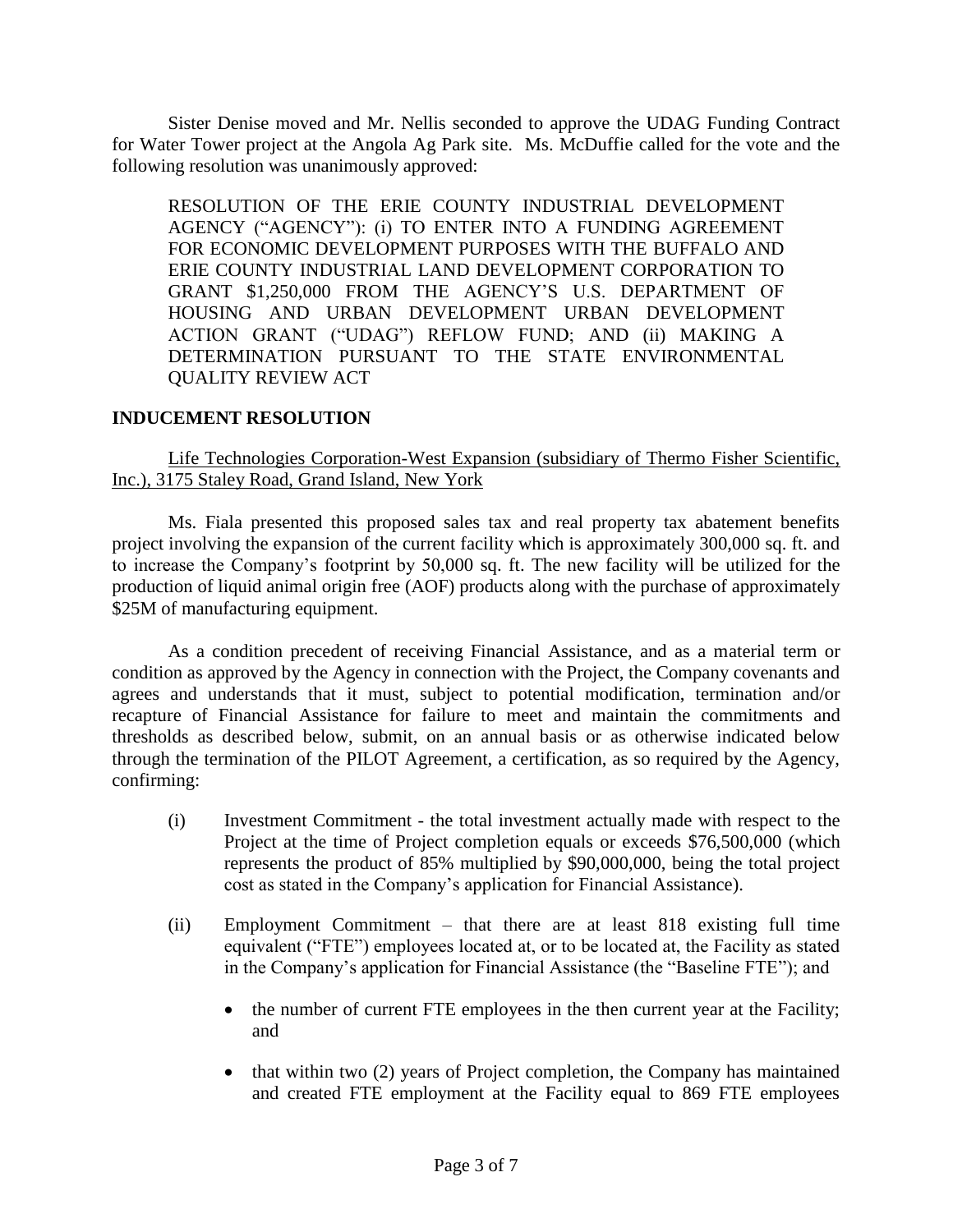[representing the sum of (i) 818 Baseline FTE and (ii) 51 FTE employees, being the product of 85% and 60 (representing the 60 new FTE employee positions proposed to be created by the Company as stated in its Application)]. In an effort to confirm and verify the Company's employment numbers, the Agency requires that, at a minimum, the Company provide employment data to the Agency on a quarterly basis, said information to be provided on the Agency's "Quarterly Employment Survey" form to be made available to the Company by the Agency.

- (iii) Local Labor Commitment that the Company adheres to and complies with the Agency's Local Labor Workforce Certification Policy on a quarterly basis during the construction period.
- (iv) Equal Pay Commitment that the Company adheres to and complies with the Agency's Pay Equity Policy.
- (v) Unpaid Real Property Tax Policy Commitment that the Company is compliant with the Agency's Unpaid Real Property Tax Policy.

General discussion ensured. Mr. Blue moved and Mr. Johnson seconded to approve the Project. Ms. McDuffie then called for the vote and the following resolution was unanimously approved:

RESOLUTION OF THE ERIE COUNTY INDUSTRIAL DEVELOPMENT AGENCY: (i) ACCEPTING THE APPLICATION OF LIFE TECHNOLOGIES CORPORATION, THERMO FISHER SCIENTIFIC INC., AND/OR INDIVIDUAL(S) OR AFFILIATE(S), SUBSIDIARY(IES), OR ENTITY(IES) FORMED OR TO BE FORMED ON ITS BEHALF (INDIVIDUALLY, AND/OR COLLECTIVELY, THE "COMPANY") IN CONNECTION WITH A CERTAIN PROJECT DESCRIBED BELOW; (ii) RATIFYING THE SCHEDULING, NOTICING, AND CONDUCTING OF A PUBLIC HEARING IN CONNECTION WITH THE PROJECT; (iii) MAKING A DETERMINATION PURSUANT TO THE STATE ENVIRONMENTAL QUALITY REVIEW ACT; (iv) APPOINTING THE COMPANY, OR ITS DESIGNEE, AS ITS AGENT TO UNDERTAKE THE PROJECT; (v) AUTHORIZING THE UNDERTAKING OF THE PROJECT TO PROVIDE FINANCIAL ASSISTANCE TO THE COMPANY IN THE FORM OF (A) A SALES TAX EXEMPTION BENEFIT FOR PURCHASES AND RENTALS RELATED TO THE ACQUISITION, CONSTRUCTION AND EQUIPPING OF THE PROJECT, AND (B) A PARTIAL ABATEMENT FROM REAL PROPERTY TAXES BENEFIT THROUGH THE PILOT AGREEMENT; AND (vi) AUTHORIZING THE NEGOTIATION AND EXECUTION OF A LEASE AGREEMENT, LEASEBACK AGREEMENT, A PAYMENT-IN-LIEU-OF-TAX AGREEMENT, AN AGENT AND FINANCIAL ASSISTANCE PROJECT AGREEMENT, AND RELATED DOCUMENTS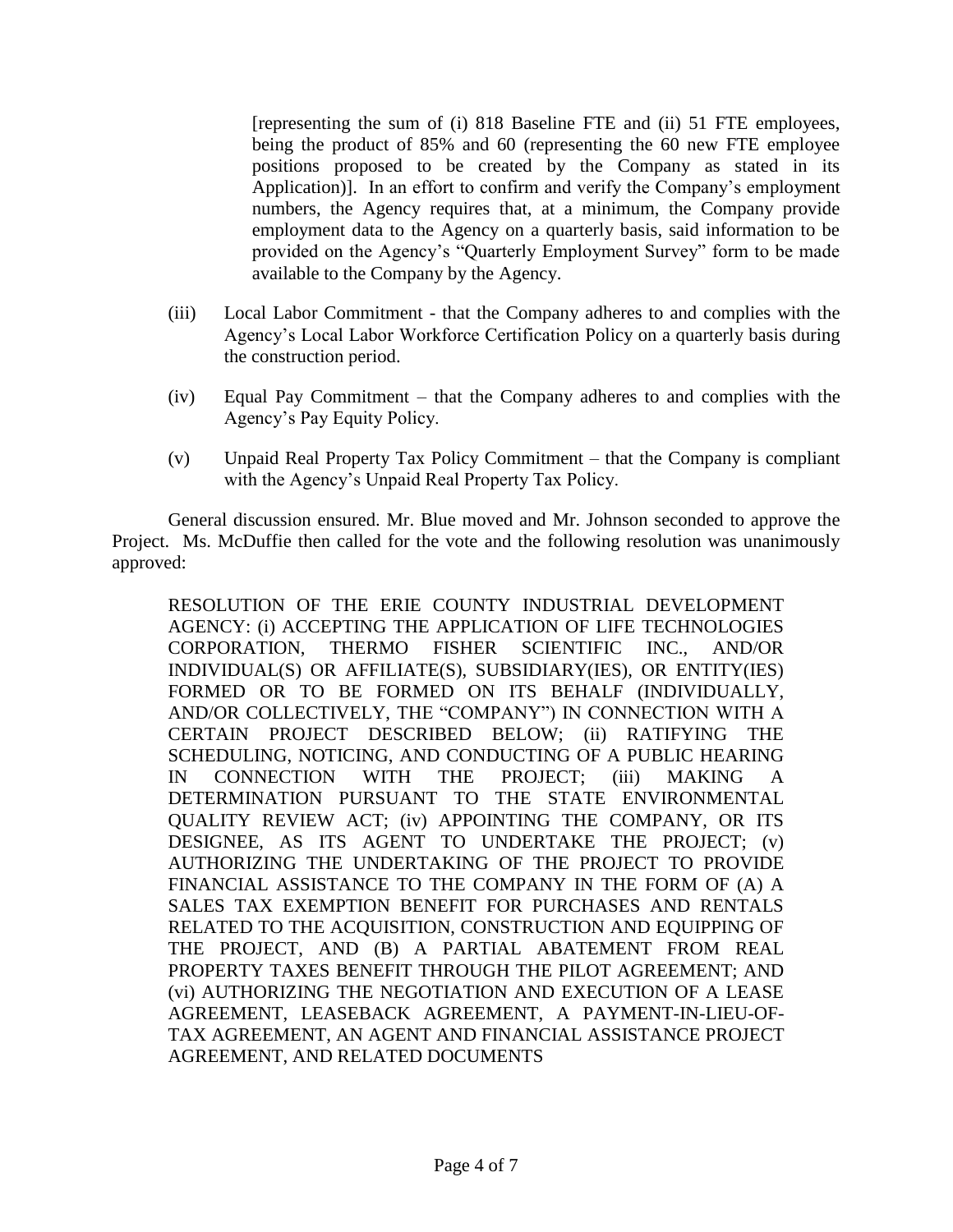## **AMENDATORY INDUCEMENT RESOLUTION**

Rosina Foods-Protein Operation Expansion, 3100 Clinton Street, West Seneca, New York.

Ms. Fiala reviewed the proposed project amendment involving an increase in the mortgage recording tax exemption benefit as previously approved. Mr. Vukelic disclosed that an owner of the company also serves on an Advisory Board for the company that Mr. Vukelic works for. Mr. Murray and Mr. Vukelic generally discussed and Mr. Murray then confirmed there is no conflict and that Mr. Vukelic is thus otherwise not prevented from taking action on this item.

Mr. Poloncarz moved and Ms. Abbott seconded to approve the Project amendment. Ms. McDuffie then called for the vote and the following resolution was unanimously approved:

FIRST AMENDMENT TO INDUCEMENT RESOLUTION OF THE ERIE COUNTY INDUSTRIAL DEVELOPMENT AGENCY AUTHORIZING THE APPROVAL OF AN INCREASE IN THE MORTGAGE TAX EXEMPTION BENEFIT WITH RESPECT TO THE ROSINA FOOD PRODUCTS, INC. **PROJECT** 

#### **SPECIAL RESOLUTION**

Niagara Wind Power LLC and Erie Wind LLC, 2303 Hamburg Turnpike, Lackawanna, New York.

Ms. Fiala reviewed the project amendment to allow the Agency to execute mortgages being placed on the facilities for the two aforementioned projects for which the Agency is already providing a real property tax abatement benefit.

Mr. Lipsitz moved and Sister Denise seconded to authorize the Agency to execute the mortgages being placed on the facilities. Ms. McDuffie then called for the vote and the following resolution was unanimously approved:

RESOLUTION OF THE ERIE COUNTY INDUSTRIAL DEVELOPMENT AGENCY: (I) AUTHORIZING THE NEGOTIATION AND EXECUTION OF A MORTGAGE TWEEN ERIE WIND, LLC, NIAGARA WIND POWER, LLC, THE ERIE COUNTY INDUSTRIAL DEVELOPMENT AGENCY, AND THE TOWN OF HAMBURG INDUSTRIAL DEVELOPMENT AGENCY TO WELLS FARGO BANK, NATIONAL ASSOCIATION; AND (II) AUTHORIZING THE EXECUTION OF A PAYMENT-IN-LIEU-OF-TAX MORTGAGE AGREEMENT BY AND BETWEEN ERIE WIND LLC, NIAGARA WIND POWER, LLC AND THE ERIE COUNTY INDUSTRIAL DEVELOPMENT AGENCY, AND RELATED DOCUMENTS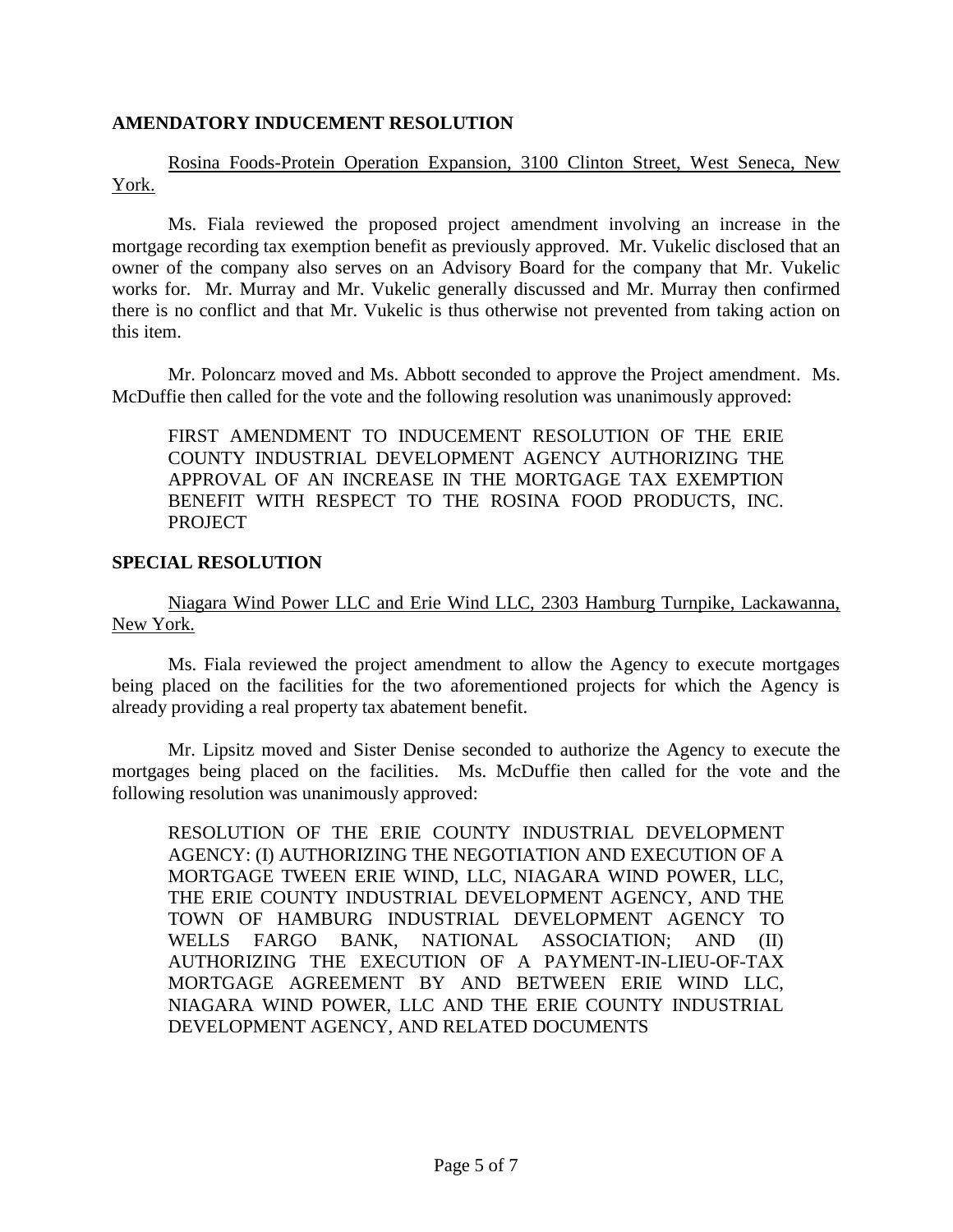## **COMPLIANCE**

## Zaepfel Development/Wythe Will Tzetzo, a portion of 779 Two Mile Creek Road, Tonawanda, New York.

Mr. Cappellino reviewed the current status of this previously approved project, noting that the tenant for the existing project no longer occupies the facility, and confirmed that the Company is attempting to find a new tenant to occupy the facility, thus allowing the Company to maintain the PILOT Agreement. Mr. Cappellino noted the new tenant will provide for less employment in comparison to the prior tenant, and as such, the existing PILOT Agreement abatement terms must be reduced commensurate with the lower employment figures. General discussion ensued.

Mr. Poloncarz moved and Mr. Pridgen seconded to approve of the PILOT Agreement amendment. Ms. McDuffie then called for the vote and the following resolution was unanimously approved:

RESOLUTION OF THE ERIE COUNTY INDUSTRIAL DEVELOPMENT AGENCY AUTHORIZING THE AMENDMENT TO A CERTAIN PILOT AGREEMENT ENTERED INTO WITH TONAWANDA PIRSON, LLC

# **REPORTS/ACTION ITEMS/INFORMATION ITEMS**

Financial Report. Ms. Profic presented the November 2020 financial report, noting that the balance sheet shows that the Agency finished the month with total assets of \$28.5 million, an increase from \$27.7 million at the end of October. This includes over \$7.6 million of unrestricted cash available for Agency operations. Net assets at the end of November remained over \$21 million. The monthly income statement shows net income from operations of \$318,000. Operating revenue of \$427,000 was above the monthly budget by \$180,000, due mainly to administrative fee receipts of \$364,000 in November. Operating expenses were \$199,000, under budget by \$32,000. After depreciation, there was net income of \$307,000 for the month. The year-to-date income statement showing operating revenue of \$2.4 million, \$166,000 below budget for the year and expenses of \$2.4 million, \$243,000 below budget. Specifically looking at administrative fees, the main driver of the Agency's budget, those fees are currently at 93% of year to date budget, 85% of annual budget. Looking at what has been collected so far in December, Ms. Profic noted that the Agency collections are at \$1.8 million, 96% of budget. Combined with special project grants, the operational side/top half of the income statement shows net income of \$93,000 through November. After factoring in strategic initiatives and depreciation, there is currently an overall net loss of \$1.3 million for the year. Ms. McDuffie directed that the report be received and filed.

2020 Tax Incentive Induced/Closing Schedule/Estimated Real Property Tax Impact. Ms. Fiala presented this report. Ms. McDuffie directed that the report be received and filed, and thanked Agency staff for their outstanding work during a most difficult and uncertain, challenging year.